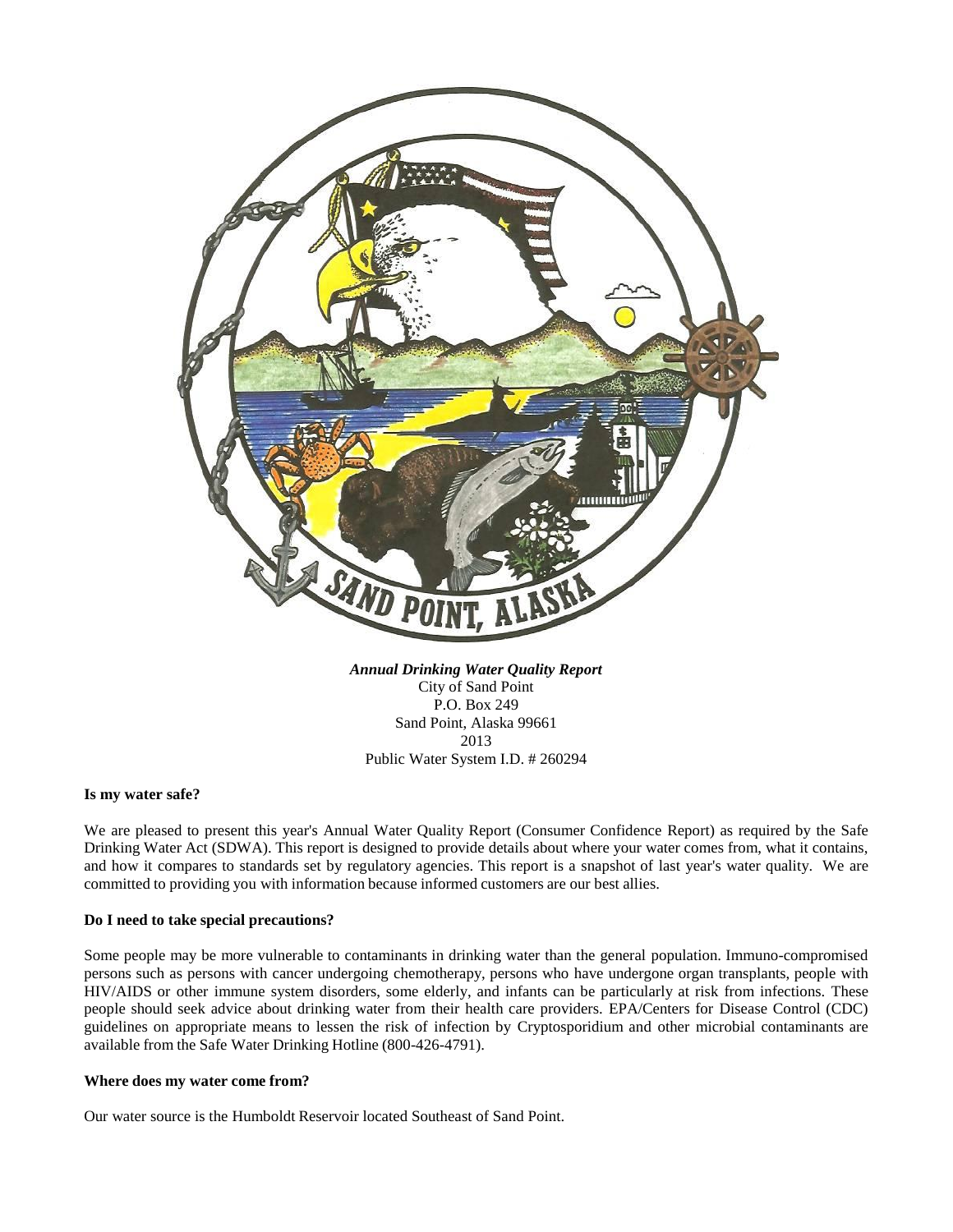#### **Source water assessment and its availability**

The State of Alaska has completed a source water assessment and a copy is available at the water/wastewater office in the City Building. Please call 383-3435 and leave a message to arrange a time to see the report.

#### **Why are there contaminants in my drinking water?**

Drinking water, including bottled water, may reasonably be expected to contain at least small amounts of some contaminants. The presence of contaminants does not necessarily indicate that water poses a health risk. More information about contaminants and potential health effects can be obtained by calling the Environmental Protection Agency's (EPA) Safe Drinking Water Hotline (800-426-4791).

The sources of drinking water (both tap water and bottled water) include rivers, lakes, streams, ponds, reservoirs, springs, and wells. As water travels over the surface of the land or through the ground, it dissolves naturally occurring minerals and, in some cases, radioactive material, and can pick up substances resulting from the presence of animals or from human activity: microbial contaminants, such as viruses and bacteria, that may come from sewage treatment plants, septic systems, agricultural livestock operations, and wildlife; inorganic contaminants, such as salts and metals, which can be naturally occurring or result from urban stormwater runoff, industrial, or domestic wastewater discharges, oil and gas production, mining, or farming; pesticides and herbicides, which may come from a variety of sources such as agriculture, urban stormwater runoff, and residential uses; organic Chemical Contaminants, including synthetic and volatile organic chemicals, which are by-products of industrial processes and petroleum production, and can also come from gas stations, urban stormwater runoff, and septic systems; and radioactive contaminants, which can be naturally occurring or be the result of oil and gas production and mining activities. In order to ensure that tap water is safe to drink, EPA prescribes regulations that limit the amount of certain contaminants in water provided by public water systems. Food and Drug Administration (FDA) regulations establish limits for contaminants in bottled water which must provide the same protection for public health.

### **How can I get involved?**

If you have any questions about this report or concerning your water utility, please contact Allen Hill at 383-3435 or Andy Varner, the City Administrator, at 274-7561. We want our community to be informed about their water system. If you want to learn more, please attend any of our regularly scheduled meetings. They are held on the second Tuesday of the month at the City Council Chambers at 7:00 pm.

### **Additional Information for Lead**

If present, elevated levels of lead can cause serious health problems, especially for pregnant women and young children. Lead in drinking water is primarily from materials and components associated with service lines and home plumbing. City of Sand Point is responsible for providing high quality drinking water, but cannot control the variety of materials used in plumbing components. When your water has been sitting for several hours, you can minimize the potential for lead exposure by flushing your tap for 30 seconds to 2 minutes before using water for drinking or cooking. If you are concerned about lead in your water, you may wish to have your water tested. Information on lead in drinking water, testing methods, and steps you can take to minimize exposure is available from the Safe Drinking Water Hotline or at [http://www.epa.gov/safewater/lead.](http://www.epa.gov/safewater/lead)

### **Water Quality Data Table**

In order to ensure that tap water is safe to drink, EPA prescribes regulations which limit the amount of contaminants in water provided by public water systems. The table below lists all of the drinking water contaminants that we detected during the calendar year of this report. Although many more contaminants were tested, only those substances listed below were found in your water. All sources of drinking water contain some naturally occurring contaminants. At low levels, these substances are generally not harmful in our drinking water. Removing all contaminants would be extremely expensive, and in most cases, would not provide increased protection of public health. A few naturally occurring minerals may actually improve the taste of drinking water and have nutritional value at low levels. Unless otherwise noted, the data presented in this table is from testing done in the calendar year of the report. The EPA or the State requires us to monitor for certain contaminants less than once per year because the concentrations of these contaminants do not vary significantly from year to year, or the system is not considered vulnerable to this type of contamination. As such, some of our data, though representative, may be more than one year old. In this table you will find terms and abbreviations that might not be familiar to you. To help you better understand these terms, we have provided the definitions below the table.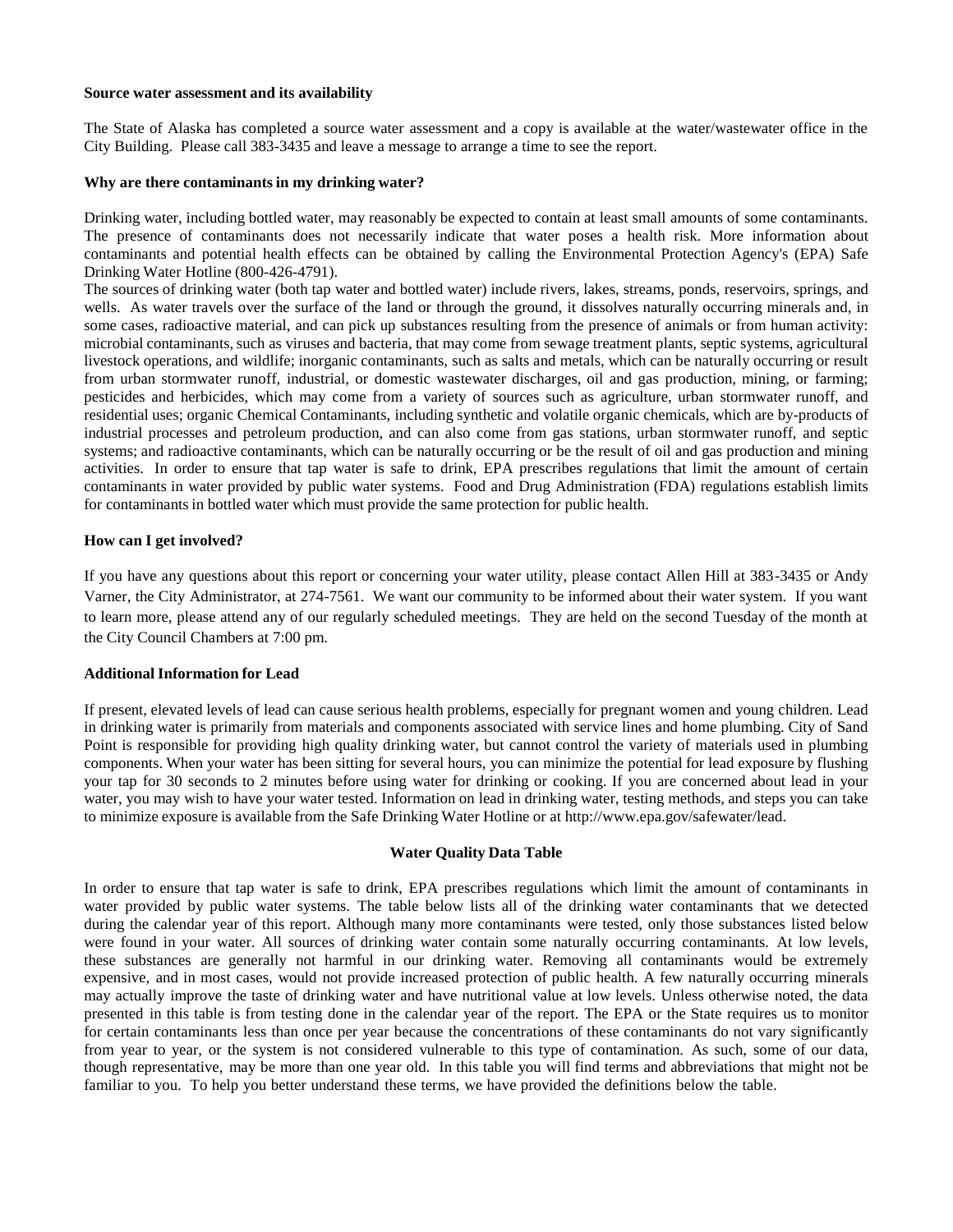|                                                                                                                   | <b>MCLG</b><br><b>or</b> | MCL,<br>TT, or | Your  | Range     |            | Sample       |  |                           |                                                                                                   |
|-------------------------------------------------------------------------------------------------------------------|--------------------------|----------------|-------|-----------|------------|--------------|--|---------------------------|---------------------------------------------------------------------------------------------------|
| Contaminants                                                                                                      | <b>MRDLG MRDL</b>        |                | Water |           | $Low$ High | Date         |  | Violation                 | <b>Typical Source</b>                                                                             |
| Disinfectants & Disinfectant By-Products                                                                          |                          |                |       |           |            |              |  |                           |                                                                                                   |
| (There is convincing evidence that addition of a disinfectant is necessary for control of microbial contaminants) |                          |                |       |           |            |              |  |                           |                                                                                                   |
| <b>TTHMs</b> [Total<br>Trihalomethanes]<br>(ppb)                                                                  | NA                       | 80             | 32.9  | 10.4      | 32.9       | 2013         |  | No                        | By-product of drinking water<br>disinfection                                                      |
| Haloacetic Acids<br>$(HAA5)$ (ppb)                                                                                | <b>NA</b>                | 60             | 33    | 5         | 33         | 2013         |  | No                        | By-product of drinking water<br>chlorination                                                      |
| Inorganic Contaminants                                                                                            |                          |                |       |           |            |              |  |                           |                                                                                                   |
| Nitrate [measured as<br>Nitrogen] (ppm)                                                                           | 10                       | 10             | 0.557 | <b>NA</b> |            | 2013         |  | No                        | Runoff from fertilizer use; Leaching<br>from septic tanks, sewage; Erosion of<br>natural deposits |
|                                                                                                                   |                          |                | Your  | Sample    |            | # Samples    |  | Exceeds                   |                                                                                                   |
| Contaminants                                                                                                      | <b>MCLG</b>              | AL             | Water | Date      |            | Exceeding AL |  | $\underline{\mathrm{AL}}$ | <b>Typical Source</b>                                                                             |
| <b>Inorganic Contaminants</b>                                                                                     |                          |                |       |           |            |              |  |                           |                                                                                                   |
| Lead - action level at<br>consumer taps (ppb)                                                                     | $\Omega$                 | 15             | 4.19  | 2013      |            | $\theta$     |  |                           | Corrosion of household plumbing<br>systems; Erosion of natural deposits                           |
| Copper - action level<br>at consumer taps<br>(ppm)                                                                | 1.3                      | 1.3            | 0.775 | 2013      |            | $\Omega$     |  |                           | Corrosion of household plumbing<br>systems; Erosion of natural deposits                           |

# **Unit Descriptions**

# **Term Definition**

| ppm                                         | ppm: parts per million, or milligrams per liter (mg/L)                                                                                                                                                 |  |  |  |  |  |  |
|---------------------------------------------|--------------------------------------------------------------------------------------------------------------------------------------------------------------------------------------------------------|--|--|--|--|--|--|
| ppb                                         | ppb: parts per billion (ppb) or micrograms per liter (ug/L)                                                                                                                                            |  |  |  |  |  |  |
| NA                                          | NA: not applicable                                                                                                                                                                                     |  |  |  |  |  |  |
| ND                                          | ND: not detected                                                                                                                                                                                       |  |  |  |  |  |  |
| NR                                          | NR: Monitoring not required, but recommended                                                                                                                                                           |  |  |  |  |  |  |
| <b>Important Drinking Water Definitions</b> |                                                                                                                                                                                                        |  |  |  |  |  |  |
| Term                                        | <b>Definition</b>                                                                                                                                                                                      |  |  |  |  |  |  |
| MCLG                                        | MCLG: Maximum Contaminant Level Goal: The level of a contaminant in drinking water below which<br>there is no known or expected risk to health. MCLGs allow for a margin of safety.                    |  |  |  |  |  |  |
| MCL                                         | MCL: Maximum Contaminant Level: The highest level of a contaminant that is allowed in drinking water.<br>MCLs are set as close to the MCLGs as feasible using the best available treatment technology. |  |  |  |  |  |  |
| TT                                          | TT: Treatment Technique: A required process intended to reduce the level of a contaminant in drinking<br>water.                                                                                        |  |  |  |  |  |  |
| AL                                          | AL: Action level: The concentration of a contaminant which, if exceeded, triggers treatment or other<br>requirements which a water system must follow.                                                 |  |  |  |  |  |  |